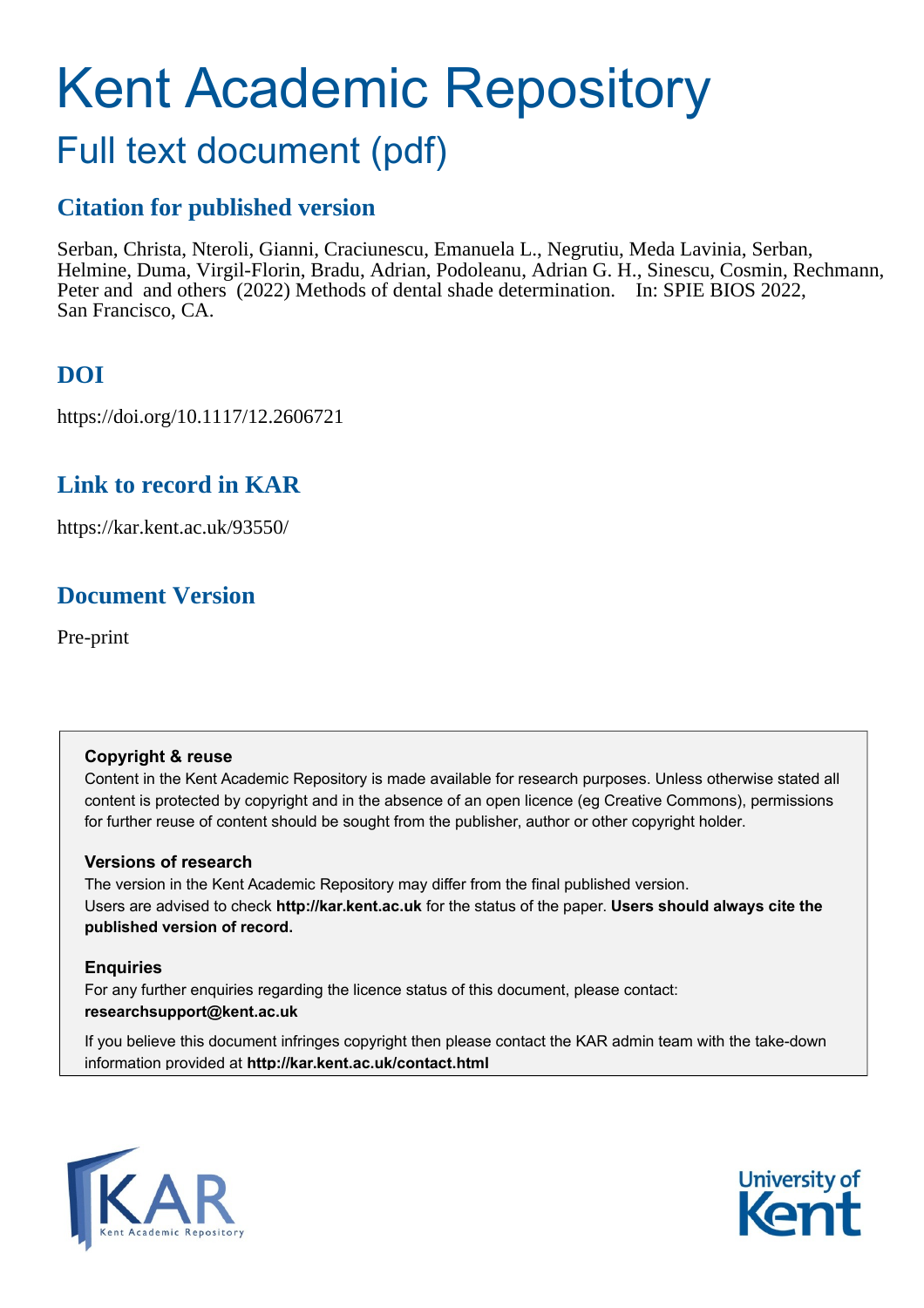# **Methods for dental shade determination**

Christa Serban\*<sup>a†</sup>, Gianni Nteroli<sup>b</sup>, Emanuela L. Craciunescu<sup>a</sup>, Meda L. Negrutiu<sup>a</sup>, Helmine Serban<sup>c</sup>, Virgil F. Duma<sup>d,e</sup>, Adrian Bradu<sup>b†</sup>, Adrian Podoleanu<sup>b</sup>, Cosmin Sinescu<sup>a</sup> <sup>a</sup>Victor Babeș University of Medicine and Pharmacy Timișoara, Piața Eftimie Murgu 2, Timișoara, Timiș, Romania 300041; <sup>b</sup>University of Kent, Giles Ln., Canterbury, Kent, UK CT2 7NZ; °Simon Fraser University, 13450 102 Ave Unit 1100, Surrey, B.C., Canada V3T 0A3; <sup>d</sup>Aurel Vlaicu University of Arad, Bulevardul Revoluției 77, Arad, Arad, Romania 310032; <sup>e</sup>Polytechnic University of Timisoara, Piața Victoriei 2, Timișoara, Timiș, Romania 300006 †These two authors had equal contributions.

#### **ABSTRACT**

Dental shade determination and seamless integration of restorative work in the oral cavity are challenging and important tasks in the everyday clinical dental practice. The aim of this *in-vitro* study was to evaluate comparatively the capability of software-based color analysis of mobile phone photography, with the spectrophotometric and visual methods for dental shade determination. Visual shade determination of the incisal, middle, and cervical thirds parts of ten extracted human teeth was performed using the Vita Classical and Vita 3D Master stock shade guides. Shade determination of the thirds of each tooth was performed using the Vita Easyshade spectrophotometer. Subsequently, photographs of each tooth were captured using a mobile phone camera. Color charts were produced using an in-house image processing technique, and the tooth color captured by the mobile phone photography was matched to the shade guides. The results show that the camerabased method had better agreement with the spectrophotometric and visual methods when the Vita Classical shade guide was employed. Software-based color analysis of mobile phone photography should be further explored for its use as an affordable potential tool for increasing objectivity and accuracy in dental shade determination.

**Keywords:** tooth color, shade selection, mobile phone photography, color maps, spectrophotometer, restorative dentistry

## **1. INTRODUCTION**

Accurate dental color determination and communication is essential to enable esthetic integration of dental restorative work and to ensure patient satisfaction [1, 2]. Dental shade management is considered to be one of the most difficult challenges of restorative dentistry [2, 3]. Dental clinicians and technicians must be able to closely match natural teeth and create a lifelike imitation of tooth structure using restorative materials[3, 4]. This is challenging because natural teeth have great variation in color and many factors influence shade management in esthetic dentistry including light source, translucency, opacity, light scattering, and fluorescence [5]. In addition, color perception varies among clinicians [2]. Dentist-laboratory communication of subjective qualities in shade selection may lead to unwanted errors and subsequent remakes[3]. Despite advancements in protocols and technologies, shade matching in the anterior region remains a challenging task that often results in an unpredictable outcome. To minimize errors, reliable and objective shade determination and communication methodologies are needed [1, 3].

Traditionally, tooth shade matching can be approached through visual techniques using stock shade guides [5, 6]. The most widespread and popular shade guides in dental practice are the Vita Classical System (Vita Zahnfabrik) [7] and Vita 3D Master (Vita Zahnfabrik) [7]. The Vita 3D Master guide is arranged more systematically in the color space and studies have reported that the Vita 3D Master guide allows for superior shade matching [3, 6, 8]. Nonetheless, results of visual techniques using shade guides can be influenced by the examiner's experience and the environmental viewing conditions [8].

Instruments for tooth shade determination include spectrophotometers and colorimeters [8, 9]. Computerized colorimeters and spectrophotometers have been developed in attempt to overcome the shortcomings associated with the subjectivity of visual techniques using shade guides [9]. Vita Easyshade (Vita Zahnfabrik) is a popular instrument for spectrophotometric shade determination and has been found to be more accurate than colorimeters [10]. Previous studies have found that these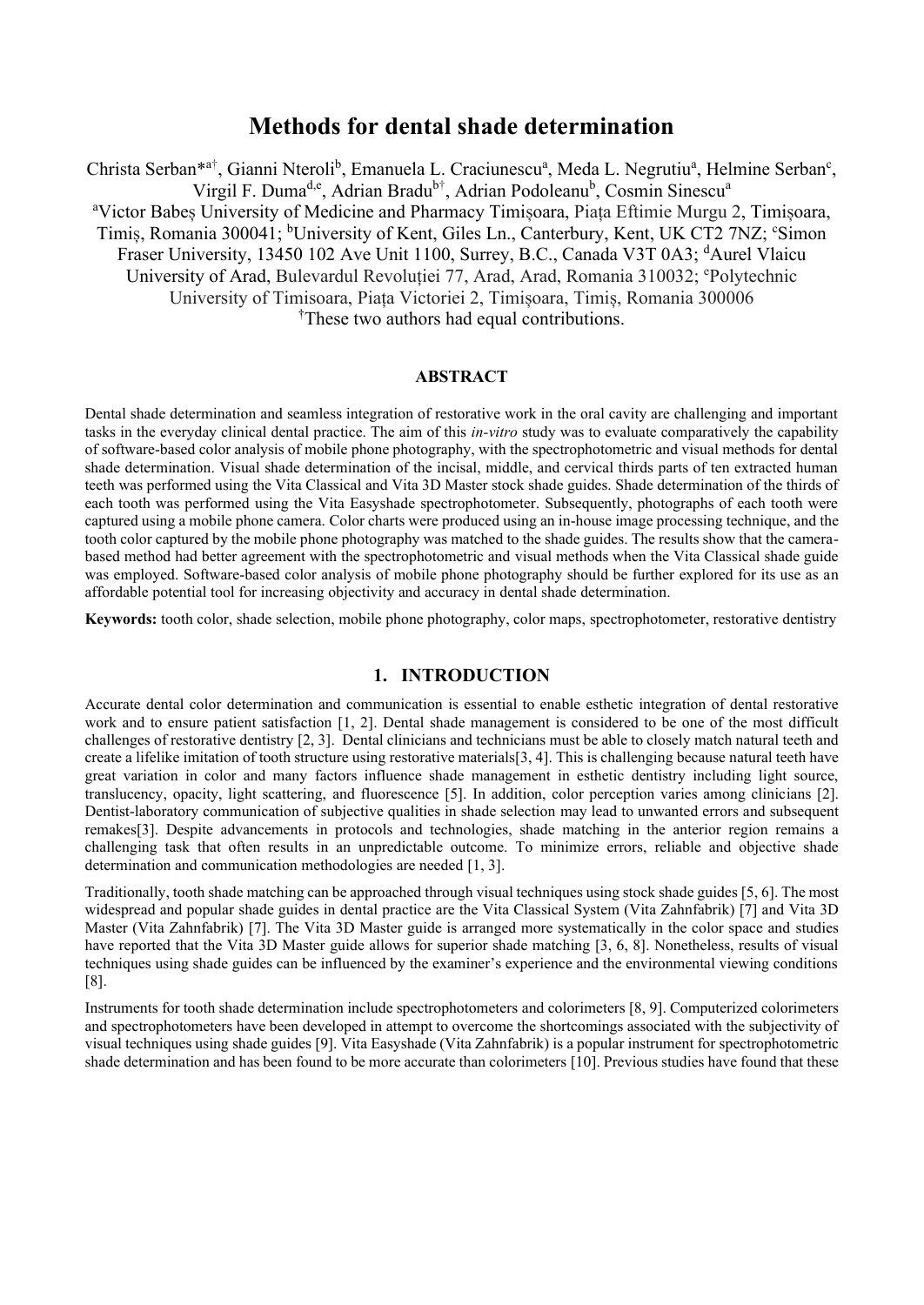instruments produce consistent results but are not associated with higher accuracy than conventional visual methods using stock shade guides [1, 9, 11].

New techniques and technologies are emerging to enable more effective shade management [12, 13]. Recently, intraoral scanners have been implemented for shade management [13-15]. Digital shade management is a topic of interest that is continuously developing [1, 3, 13, 16]. The eLAB system has developed a standardized protocol for dental shade determination using digital camera photography [1, 3]. More studies are needed to determine the potential of mobile phone photography implementation in dental shade management [13].

The aim of this *in-vitro* study was to evaluate comparatively the capability of software-based color analysis of mobile phone photography, with the spectrophotometric and conventional visual methods for dental shade determination.

## **2. MATERIALS AND METHODS**

Ten extracted human teeth were obtained and stored in physiological serum. Each tooth was cleaned using running water and was evaluated visually using the Vita Classical (VC) and Vita 3D Master (V3DM) shade guide. Visual shade selection was conducted near a window using natural light and shade selection was performed for each tooth on the incisal, middle and cervical third. Then, each tooth was evaluated with the VITA Easyshade dental spectrophotometer. The spectrophotometer was used to identify the color of each tooth in the cervical, middle, and incisal thirds using the Vita Classical (VESC) and Vita 3D Master (VES3DM) shade scale settings. The identification of the colors has been performed (using all the techniques above) a number of 5 times for every individual tooth and area of interest.

High-resolution images of the teeth were captured using a mobile phone camera by placing them at an approximative distance of 10 cm from the camera's lens. The mobile phone camera was equipped with a single 12.2 MP standard array 1/2.55-inch sensor with 1.4µm pixels. For all situations, a flashlight has been used to uniformly illuminate the samples, however no other filters (such as polarisation filters) were used. Color charts of the regions of interest were produced using an in-house image processing technique. To generate the color charts, the following steps are used:

- 1. The original RGB (Red, Green, Blue) [17] image is converted into an enhanced grayscale image (image 2 in Fig. 1).
- 2. An in-house developed fast edge detection technique is employed to isolate the object of interest (the tooth). Once the tooth is isolated, it is displayed on a black background with all noise removed (image 3 in Fig. 1).
- 3. The RGB image is converted into CIELAB [18] which is a color space established by the International Commission on Illumination (abbreviated as CIE) . The three parameters of this color model (**L\***, **a\*** and **b\***) shown as examples in Fig. 1 (5, 6, 7) can be closely examined.
- 4. Based on the L\*-values, an image is mapped into a specific color-space (copper), that allows mapping to the color chart (image 8 in Fig. 1).



**Figure 1.** Procedure employed to build the colormaps of the teeth. 1: original image; 2: enhanced, gray-scaled image; 3: edge detection; 4: tooth extracted from the image; 5: L-map of the tooth; 6: a-map of the tooth; 7: b-map of the tooth; 8: color-mapped tooth (copper mapping) using the values of L.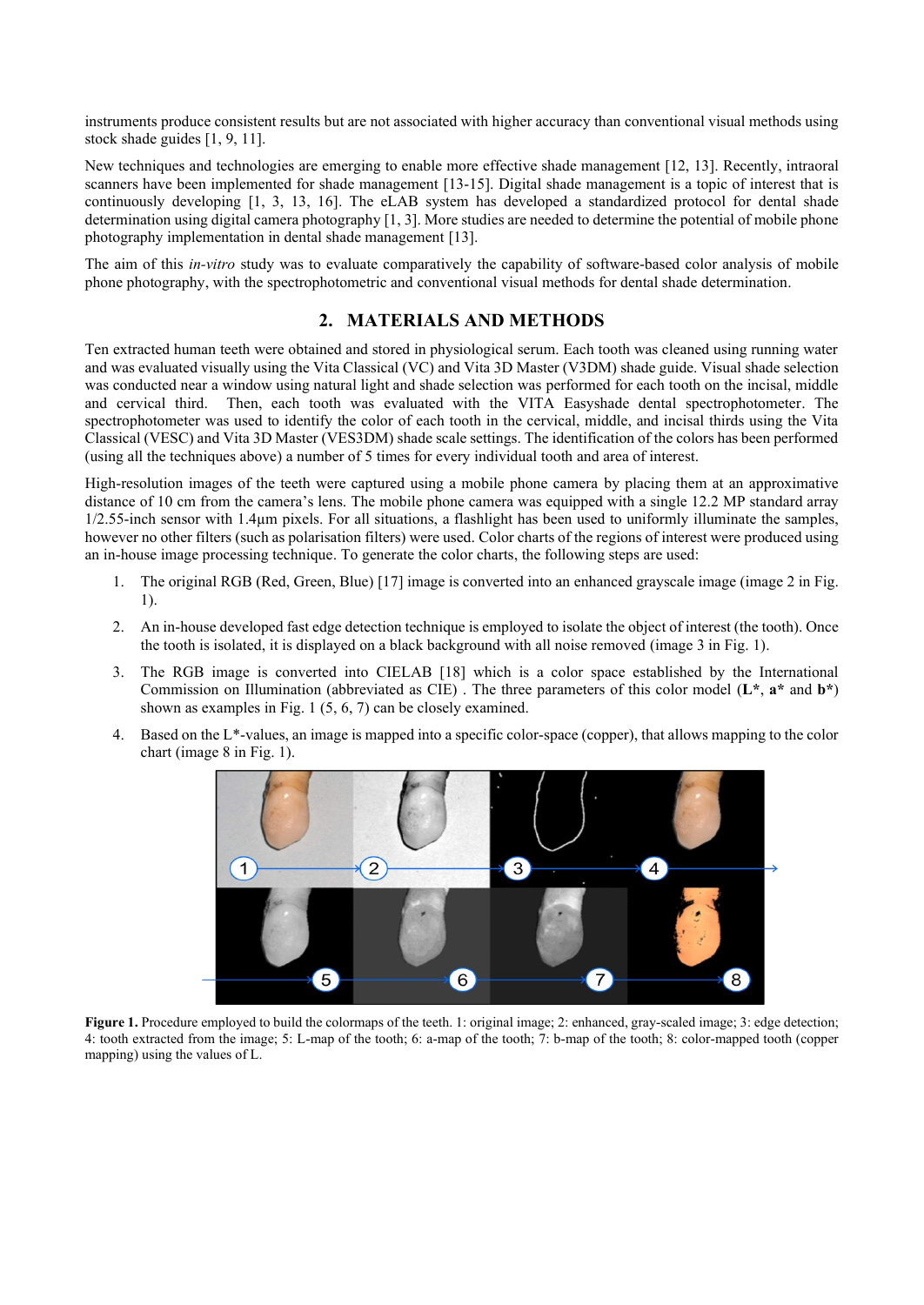#### **3. RESULTS**

Five images of each, the incisal, middle, and cervical areas of the ten teeth were taken and the technique described in the previous section was employed to generate the  $L^*a^*b^*$  values. As no filter was employed, on some occasions, the specular reflection of light off the enamel lead to L\*-values above those available in the shade guides, therefore they were displayed as 0-values in the L<sup>\*</sup>-maps and show as black spots in the image (as for example in Fig. 1(8)). In addition, due to the shape of the teeth and the relative position of the camera with respect to the teeth, slight variations of the  $L^*a^*b^*$  values from a pixel to another were obtained. As a result, averages of the L\*a\*b\* values were calculated across several regions of interest for each incisal, middle, and cervical areas of the tooth. The computations were done in such a way that the regions of interest considered avoided the areas where large values of L\* were produced. Data obtained for all ten teeth are summarised in Fig. 2.



Figure 2. L, a, and b values for each of the 10 teeth for the incisal, middle, and cervical areas. The blue vertical bars represent the standard deviations for each measurement set.

As illustrated in Fig. 2, as most of the numerical values of  $L^*$ ,  $a^*$ , and  $b^*$  fall within the range of the values employed by the Vita classical and Vita 3D Master shade guides, we used them to generate the corresponding shades based on our techniques. The CIELAB values obtained from the color analysis were converted to Vita Classical and Vita 3D Master shade guide values using Table 23.2 from Wee 2006 [19] and compared to the results obtained from the visual and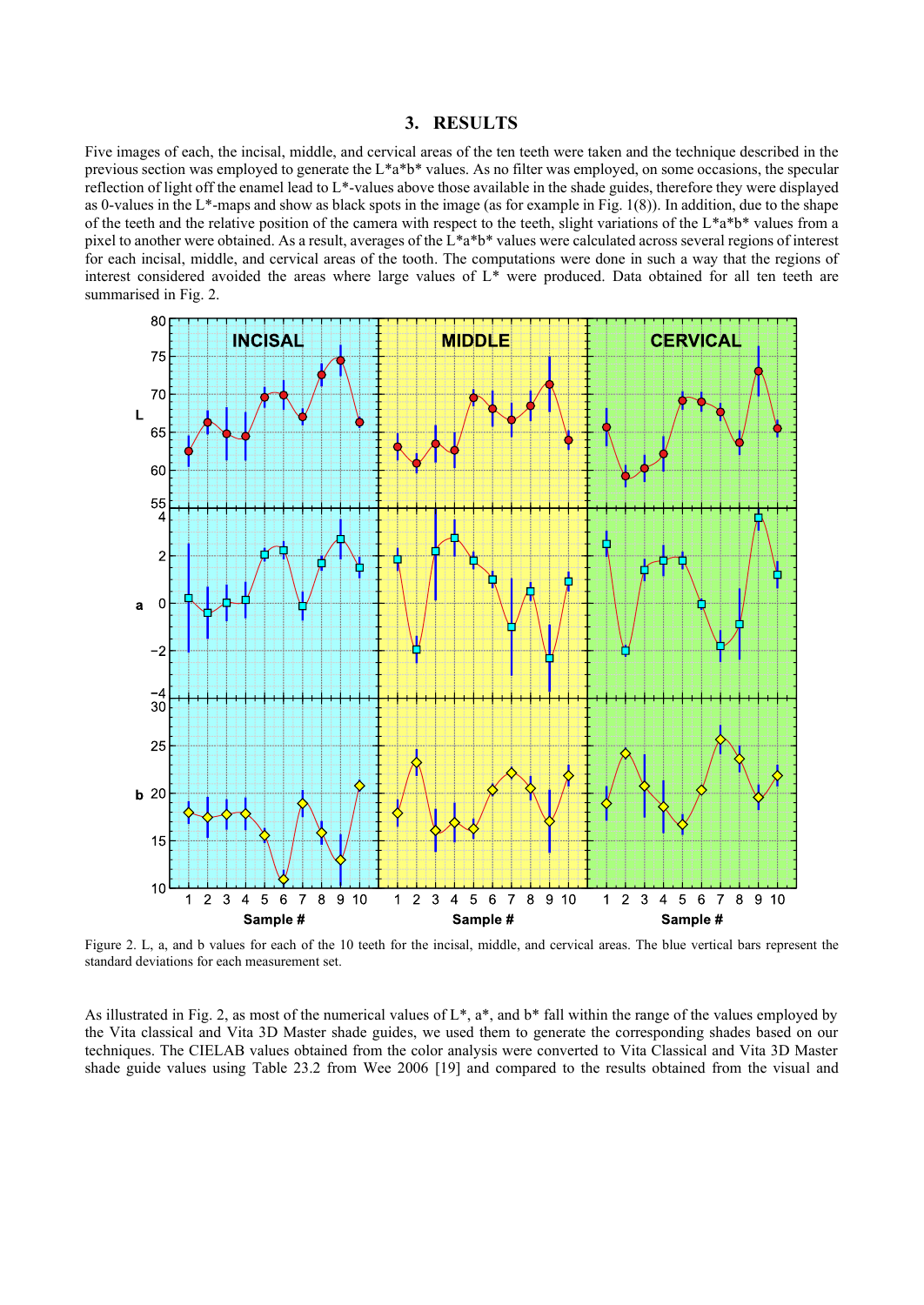spectrophotometric methods. The Vita Classical shade tabs A1-D4 are grouped alphabetically (A, B, C, D) by hue and then further narrowed down numerically (ie. A1, A2, A3, A3.5, A4) in terms of chroma and value [18]. The Vita 3D Master categorizes the tooth color space in six lightness groups  $(0, 1, 2, 3, 4, 5)$ . Each group has variations in hue  $(L, M, R)$  and value (1, 2, 3) [18].

In Figs. 3, 4, and 5 we present the shades determined by:

- 1. Spectrophotometric measurements employing the Vita Easyshade spectrophotometer using the Vita Classic (VESC) and Vita 3D Master (VES3DM) shade scale settings.
- 2. Visual shades determinations, using VC (Vita Classic shade guide) and V3DM (Vita 3D Master shade guide)
- 3. Shade determinations using the procedure employing the camera of a mobile phone: CAM (Vita Classic shade guide) and CAM3D (Vita 3D Master shade guide).

| <b>Incisal</b> | <b>VESC</b>      | VC.            | <b>CAM</b>     | <b>VES3DM</b>   | V3DM              | CAM3D             |
|----------------|------------------|----------------|----------------|-----------------|-------------------|-------------------|
| 1              | A3.5             | A3.5           | A3.5           | 4.5M3           | 3R <sub>2.5</sub> | 3R2.5             |
| 2              | A3.5             | A <sub>3</sub> | A <sub>3</sub> | 4M <sub>3</sub> | 3M <sub>3</sub>   | 2R <sub>2.5</sub> |
| з              | A3.5             | A <sub>3</sub> | A3.5           | <b>5M3</b>      | 3R <sub>2.5</sub> | 3R <sub>2.5</sub> |
| 4              | A3.5             | A2             | A <sub>2</sub> | 5M3             | 3M <sub>2</sub>   | 3R <sub>2.5</sub> |
| 5              | A <sub>2</sub>   | A <sub>2</sub> | A <sub>2</sub> | 1.5M2.5         | 1M <sub>2</sub>   | 1M <sub>2</sub>   |
| 6              | A <sub>2</sub>   | A <sub>2</sub> | A <sub>2</sub> | 2M <sub>3</sub> | 2M1               | 2M1               |
| 7              | A3.5             | A3.5           | A <sub>3</sub> | 3.5M3           | 4M <sub>3</sub>   | 3M1               |
| 8              | <b>B3</b>        | <b>B4</b>      | A <sub>1</sub> | 3L <sub>2</sub> | 3L <sub>1.5</sub> | 1M1               |
| 9              | A <sub>3</sub>   | <b>B1</b>      | A <sub>1</sub> | 3M <sub>3</sub> | 2M <sub>2</sub>   | 1M1               |
| 10             | A <sub>3.5</sub> | A3.5           | A3.5           | 4M <sub>3</sub> | 4M <sub>3</sub>   | 3M <sub>3</sub>   |

Figure 3. Shade determination using the Vita Classic and Vita 3D Master shade guides of the incisal area for each of the 10 teeth using three methods: spectrophotometric (VESC and VES3DM), visual (VC and V3DM) and digital camera based one (CAM and CAM3).

| <b>Middle</b> | <b>VESC</b>    | <b>VC</b>      | <b>CAM</b>     | <b>VES3DM</b>   | V <sub>3</sub> DM | CAM3D             |
|---------------|----------------|----------------|----------------|-----------------|-------------------|-------------------|
| 1             | A3.5           | A3.5           | A3.5           | 5M3             | 3R <sub>2.5</sub> | 3R2.5             |
| 2             | A3.5           | A3.5           | A3.5           | 4.5M3           | 4M <sub>3</sub>   | 4M <sub>3</sub>   |
| з             | A3.5           | A3.5           | A3.5           | 5M3             | 4M <sub>3</sub>   | 3R <sub>2.5</sub> |
| 4             | A3.5           | A2             | A3.5           | <b>5M3</b>      | 3M <sub>3</sub>   | 3R <sub>2.5</sub> |
| 5             | A <sub>2</sub> | <b>B2</b>      | A <sub>2</sub> | 1.5M2.5         | 1M <sub>2</sub>   | 2M1               |
| 6             | A <sub>3</sub> | A2             | A <sub>3</sub> | 2.5M3           | 2M <sub>3</sub>   | 2M <sub>3</sub>   |
| 7             | A3.5           | A3.5           | A <sub>3</sub> | 4M <sub>3</sub> | 4M <sub>3</sub>   | 3M <sub>3</sub>   |
| 8             | <b>B3</b>      | C <sub>2</sub> | <b>B3</b>      | 3.5L2           | 312.5             | 2M <sub>3</sub>   |
| 9             | A <sub>3</sub> | <b>B1</b>      | A <sub>1</sub> | 2.5M3           | 2M <sub>2</sub>   | 2M <sub>2</sub>   |
| 10            | A3.5           | A3.5           | A3.5           | 4M <sub>3</sub> | 4M <sub>3</sub>   | 3R <sub>2.5</sub> |

Figure 4. Shade determination using the Vita Classic and Vita 3D Master shade guides of the middle area for each of the 10 teeth using three methods: spectrophotometric (VESC and VES3DM), visual (VC and V3DM) and digital camera based one (CAM and CAM3).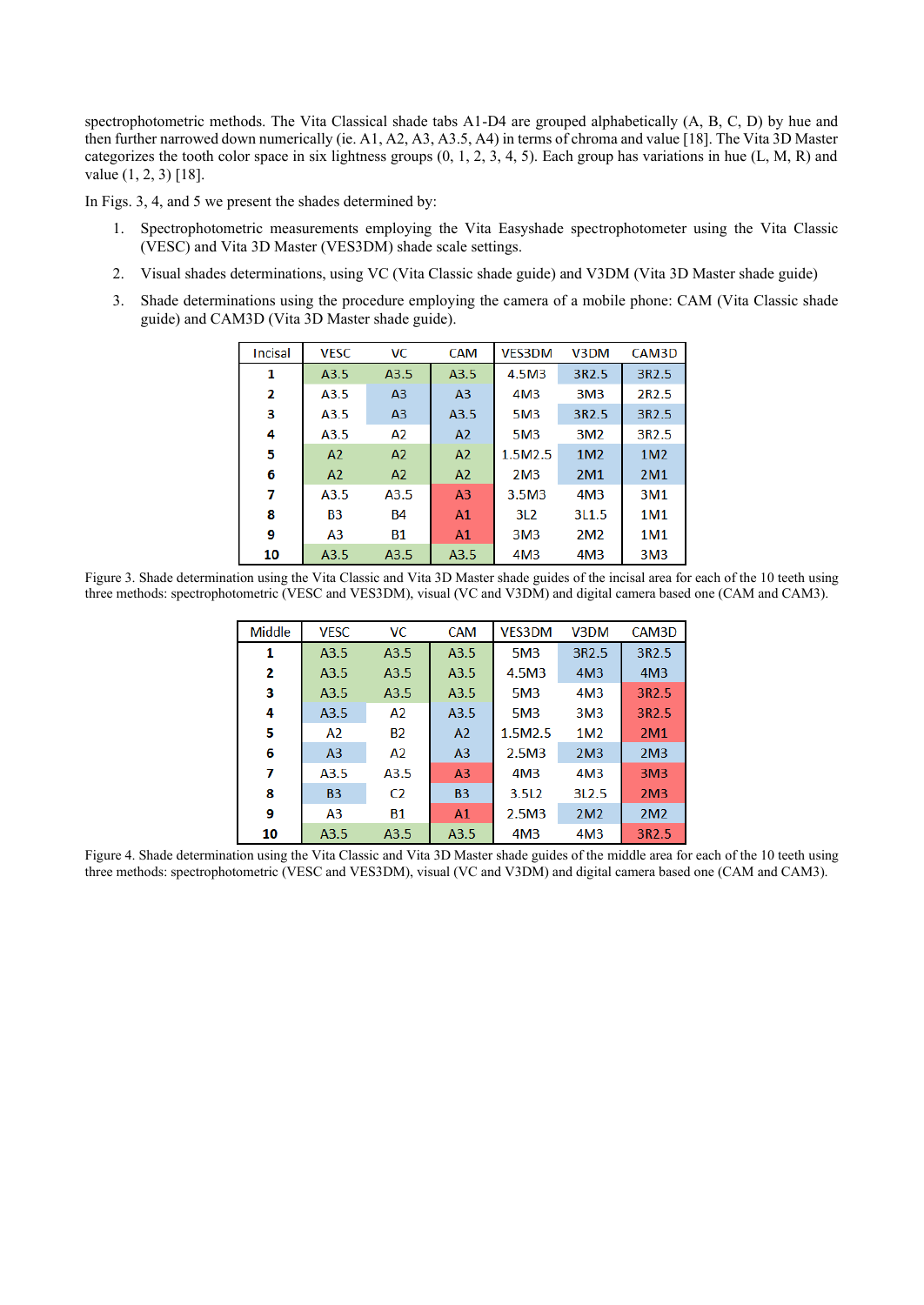| Cervical | <b>VESC</b>    | <b>VC</b>      | <b>CAM</b>     | <b>VES3DM</b>   | V3DM              | CAM3D           |
|----------|----------------|----------------|----------------|-----------------|-------------------|-----------------|
| 1        | A3.5           | A3.5           | A3.5           | 5M3             | 3R <sub>2.5</sub> | 3M <sub>3</sub> |
| 2        | A3.5           | A4             | C <sub>4</sub> | <b>5M3</b>      | 4M <sub>3</sub>   | 4M <sub>3</sub> |
| з        | A3.5           | A3.5           | A <sub>4</sub> | 5M3             | 4M <sub>3</sub>   | 4M <sub>3</sub> |
| 4        | A3.5           | A2             | A3.5           | <b>5M3</b>      | 3M <sub>3</sub>   | 4M <sub>2</sub> |
| 5        | <b>B2</b>      | <b>B2</b>      | <b>B3</b>      | 1.5M2.5         | 1M <sub>2</sub>   | 2M <sub>2</sub> |
| 6        | A <sub>3</sub> | A <sub>3</sub> | A <sub>3</sub> | 3M <sub>3</sub> | 2M <sub>3</sub>   | 2M <sub>3</sub> |
| 7        | A3.5           | A3.5           | A3.5           | 4M <sub>3</sub> | 4M <sub>3</sub>   | 3M <sub>3</sub> |
| 8        | A <sub>4</sub> | C <sub>3</sub> | A <sub>4</sub> | C <sub>3</sub>  | 312.5             | 3R2.5           |
| 9        | B <sub>3</sub> | <b>B1</b>      | A <sub>1</sub> | 2.5M3           | 2M <sub>2</sub>   | 1M <sub>2</sub> |
| 10       | A3.5           | A3.5           | A3.5           | 4M <sub>3</sub> | 4M3               | 3M <sub>3</sub> |

Figure 5. Shade determination using the Vita Classic and Vita 3D Master shade guides of the cervical area for each of the 10 teeth using three methods: spectrophotometric (VESC and VES3DM), visual (VC and V3DM) and digital camera based one (CAM and CAM3).

All shades presented in tables on Figs. 4-6 are based on the average values generated by each individual technique. The cells with a green background shows agreement between cells across all three techniques, the blue cells show agreement on the shade between the camera-based method and either the spectrophotometric or visual techniques, whereas the red cells show situations in which there is no matching between the camera technique and the other two conventional methods. From these tables, it appears that the camera method produces shades closer to those obtained using the Vita Classical guide. 60-80% of the shades predicted by the camera technique matches at least one of shades determined by spectrophotometer and visual methods when the Vita Classical guide is employed, whereas when the Vita 3D Master shade guide is employed, only 30-50% of the shades matches the spectrophotometric/visual techniques.

## **4. DISCUSSION**

The camera-based method had moderate agreement with the spectrophotometric and visual methods when the Vita Classical shade guide was employed and low agreement when the Vita 3D Master was employed. The camera-based approach made use of the CIELAB color space which determined dental hue through a\* and b\* parameters and brightness through parameter L\*. Similar to the CIELAB mode, the Vita Classical shade selection process is based on hue and then further narrowed based on chroma and value. Since the Vita Classical shade selection process resembles very closely the CIELAB color model in its concept, this is likely the explanation of why the camera-based results provide a better match to visual and spectrophotometric methods employing this shade guide. For Vita 3D Master, the main distinguishing parameter is value, followed by further classification based on hue and chroma. To get better matching results with the methods employing the Vita 3D Master shade guide, an alternative approach in the algorithm of image processing could be taken, and this approach should imitate the VITA 3D Maser shade selection process. The value can be obtained immediately from the grayscale image, while the hue and chroma can be extracted from the image converted to the HSV (Hue, Saturation, Value) color space. Then, these three parameters (hue, saturation, and value) can be mapped to the Vita 3D Master shade guide tabs.

In this work, color maps were developed for individual teeth based on mobile phone photography. To obtain consistent results, calibration of mobile phone cameras would be a needed step in future studies. The software program requires input images of consistent spatial resolution and bit-depth. Calibration through the use of a test image can be used to solve this issue. The future development of a mobile phone application for dental shade determination could serve as an easy-to-use tool for dental shade management and an affordable alternative to costly spectrophotometers and digital camera photography protocols. Future studies using color analysis of mobile phone photography are needed to explore different color models, phone cameras, and effect of external conditions. Software-based color analysis of mobile phone photography should be further explored in order to allow for increased accuracy and objectivity of dental shade determination.